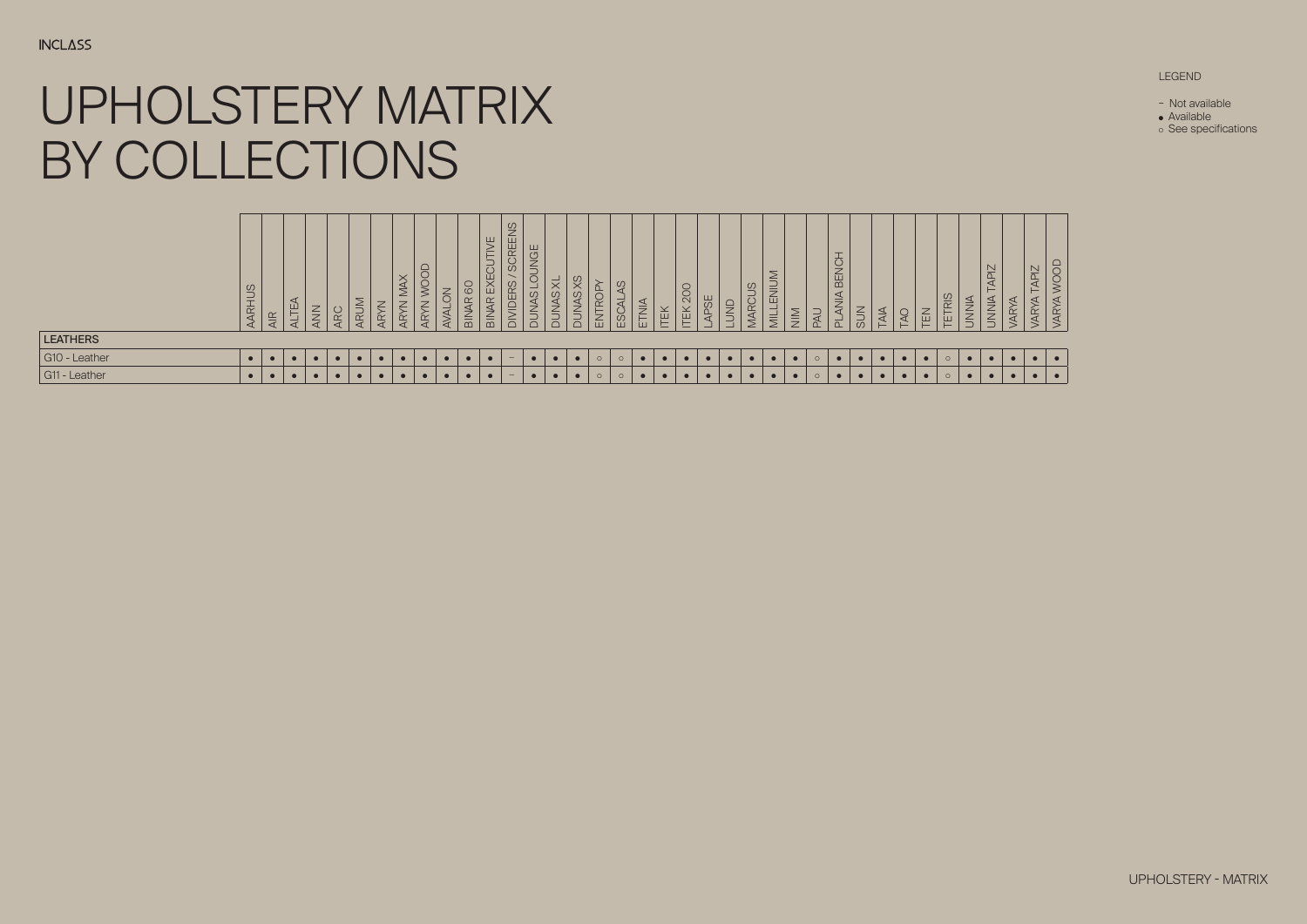# G10 - LEATHER

# TECHNICAL DATA

### Composition: Cow leather. Light fastness: ≥4/5, UNI EN ISO 105B02. Fastness to rubbing: Wet  $\geq$ 4 (150 cycles). Dry  $\geq$ 4 (500 cycles). Perspiration ≥4 (80 cycles), UNI EN ISO 11640: 1998 - 11641 (pH8). Tear strength: >20N, EN ISO 3377-1. Determination of PH: >3,5, EN ISO 4045. Adhesion of the finish: ≥2, UNI EN ISO 11644. Determination of dry ex resistance: Without damage, UNI EN ISO 5402. Flammability: Ignition source O (cigarette). Ignition source 1 (match). BS 5852-1979. BS EN 1021-1-2:2006. Thickness: 0,9 - 1,1mm Average surface:  $4.8 - 5.0$  m<sup>2</sup> Maintenance: Wash with neutral soap and water or with a cleaning product for leather.

\*\*\*Batch to batch variations may occur within commercial tolerances.

218











224 201 216 203



219 208 209 204





#### Note:

- The real colours and tones of the fabrics may differ from the digital image due to the scan process and the colour

calibration of the different screens. Always request a real leather sample before ordering.

- Consult our Fabric and Leather Matrix to know about the availability of this material by product line.